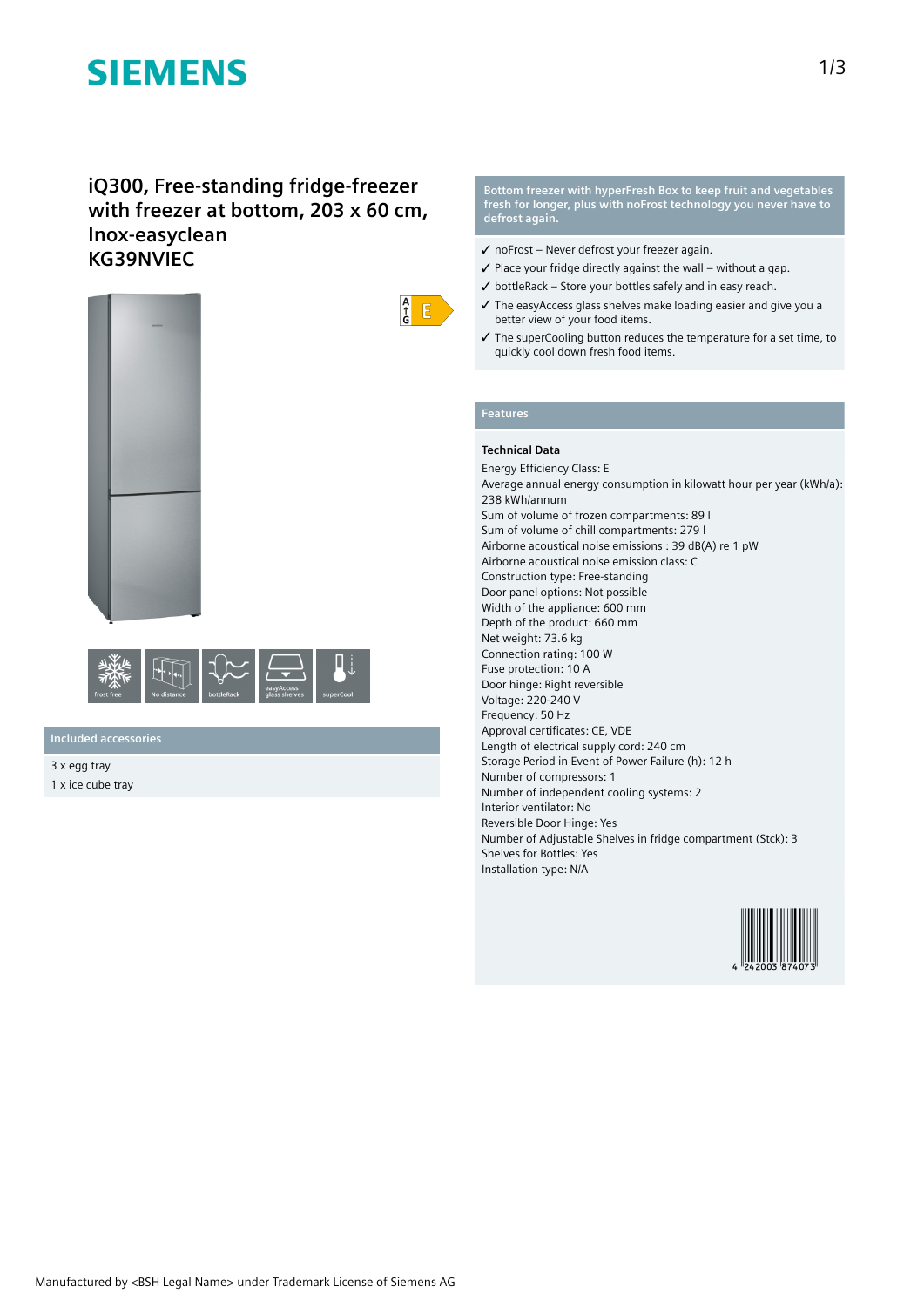# **SIEMENS**

# **iQ300, Free-standing fridge-freezer with freezer at bottom, 203 x 60 cm, Inox-easyclean KG39NVIEC**

# **Features**

#### **Functions**

- Stainless steel anti-fingerprint doors and Pearl grey (VZF 07127) side panels
- Integrated vertical handle
- LED fridge light with Soft Start

#### **Design features**

- NoFrost, never have to defrost ever again
- Electronic control (2 LED chains)
- Twin evaporators allows independent temperature control and ensures there is no transference of humidity between the fridge and freezer cavity.
- Optical and acoustical door open warning system
- optical and acoustical Optical and acoustical
- Super Cooling: automatic deactivation
- Automatic defrost in fridge section

### **Design features**

- 5 removable safety glass shelves of which 3 are easy pull out
- Door shelves in fridge door: 1 large and 3 small.

## **Freshness System**

- coolBox extra cold fridge drawer. Ideal to store meat and fish.
- 1 hyperFresh box with integrated humidity control

# **Food freshness system**

● 3 freezer drawers

## **Dimension and installation**

 $\bullet$  Dimensions: 203 cm H x 60 cm W x 66 cm D

# **Key features - Fridge section**

- Right hinged door, door reversible
- Height adjustable front feet
- Connection value 100 W
- $220 240V$

### **Key features - Freezer section**

● 3 x egg tray, 2 x ice cube tray

### **Country Specific Options**

- Based on the results of the standard 24-hour test. Actual consumption depends on usage/position of the appliance.
- To achieve the declared energy consumption, the attached distanceholders have to be used. As a result, the appliance depth increases by about 3.5 cm. The appliance used without the distance holder is fully functional, but has a slightly higher energy consumption.

#### **Additional features**

### **Design features**

# **Dimension and installation**

### **Performance and Consumption**

- EU19\_EEK\_D: E
- Total Volume : 368 l
- Net Fridge Volume : 279 l
- Net Freezer Volume : 89 l
- Freezing capacity 24h : 10 kg
- Annual Energy Consumption: 238 kWh/a
- Climate Class: SN-T
- Noise Level : 39 dB , EU19\_Noise emission class\_D: C
- Temperature rise time : EU19\_Temperature rise time\_D: 12 H